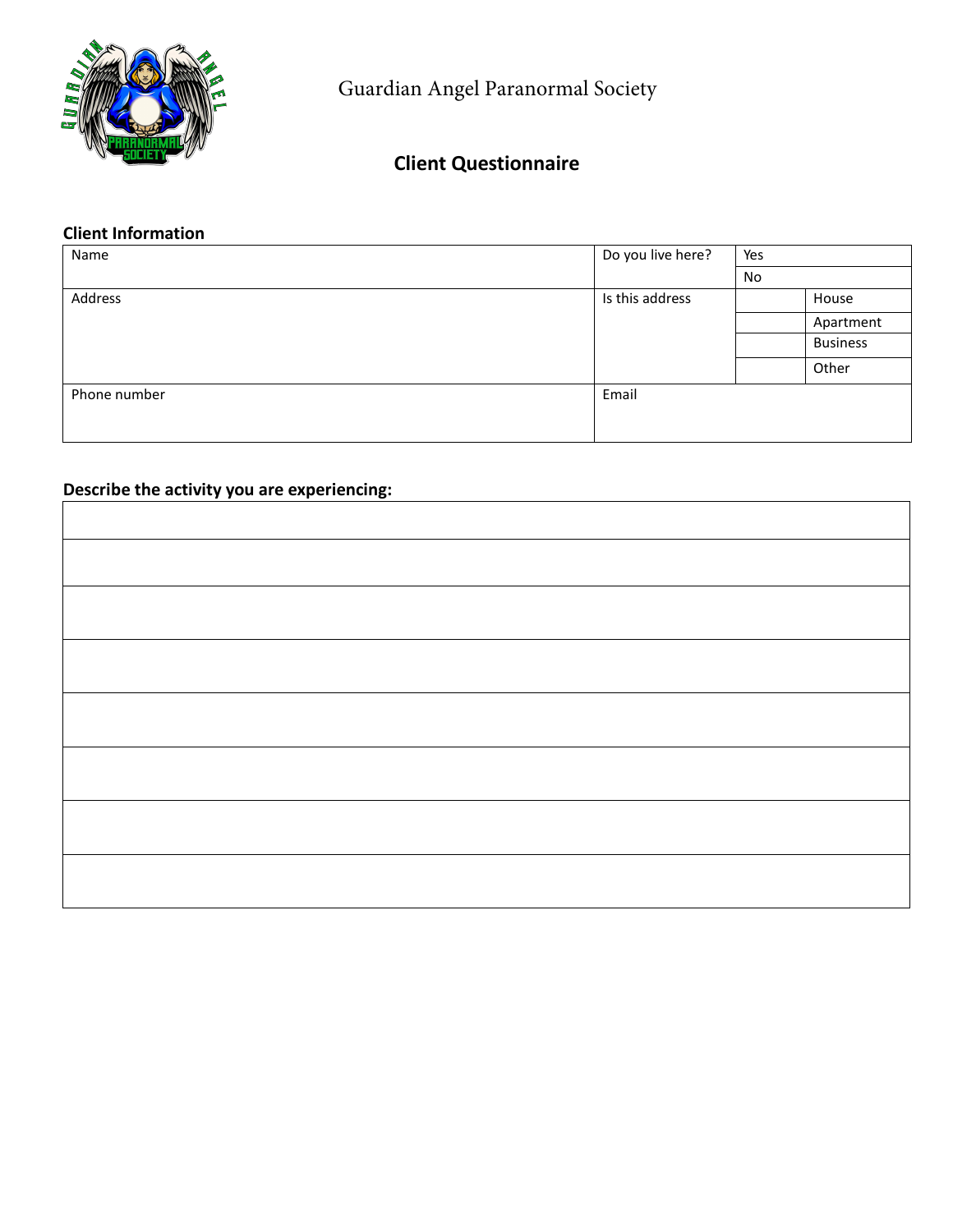## **Have you experienced any of the following?**

|                                                                            | Explain |
|----------------------------------------------------------------------------|---------|
| I've heard:                                                                |         |
| Whispers or voices                                                         |         |
| Knocking                                                                   |         |
| Footsteps                                                                  |         |
| Laughing or crying                                                         |         |
| Other                                                                      |         |
|                                                                            |         |
|                                                                            |         |
|                                                                            |         |
|                                                                            |         |
|                                                                            |         |
| I've felt:                                                                 | Explain |
| Touches                                                                    |         |
| Unexplained temperature changes                                            |         |
| Drafts or breezes                                                          |         |
| Unexplained scratches or bruises                                           |         |
| Other                                                                      |         |
|                                                                            |         |
|                                                                            |         |
|                                                                            |         |
|                                                                            |         |
|                                                                            |         |
|                                                                            |         |
| I've noticed:<br>Weird smells                                              | Explain |
|                                                                            |         |
| Objects moving without cause<br>Lights or other things turning on and off  |         |
|                                                                            |         |
| Cupboards, drawers, doors, and windows opening<br>and closing on their own |         |
| Items going missing without explanation                                    |         |
| Missing items mysteriously reappearing                                     |         |
| Batteries dying more quickly than they should                              |         |
| Vibration or movement of furniture, floors, walls,                         |         |
| etc.                                                                       |         |
| Other people behaving strangely while here                                 |         |
| Appliances turning on or off on their own (radios,                         |         |
| televisions, etrc.)<br>Other                                               |         |
|                                                                            |         |
|                                                                            |         |
|                                                                            |         |
|                                                                            |         |
|                                                                            |         |
|                                                                            |         |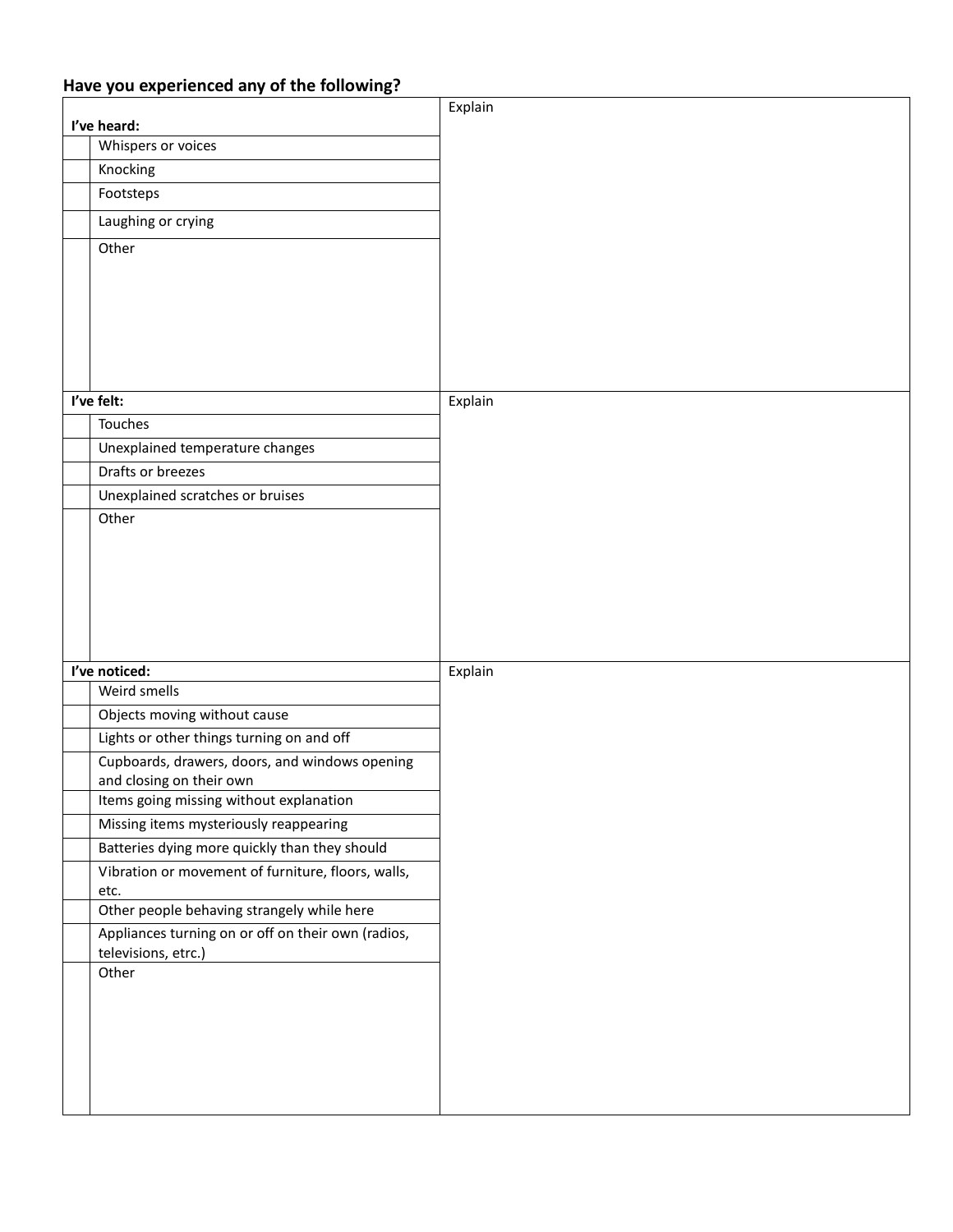|                                                     | Explain |
|-----------------------------------------------------|---------|
| l've seen:                                          |         |
| Figures or parts of figures                         |         |
| Shadows                                             |         |
| Smoke or mist                                       |         |
| Movement out of the corner of my eye                |         |
| Lights or light flashes                             |         |
| Other                                               |         |
| I've sensed:                                        | Explain |
| Feeling like someone is watching me                 |         |
| Feeling like someone is following me                |         |
| Changes in behavior or mood that can't be explained |         |
| Unusual emotions                                    |         |
| Unexplained crying                                  |         |
| Other                                               |         |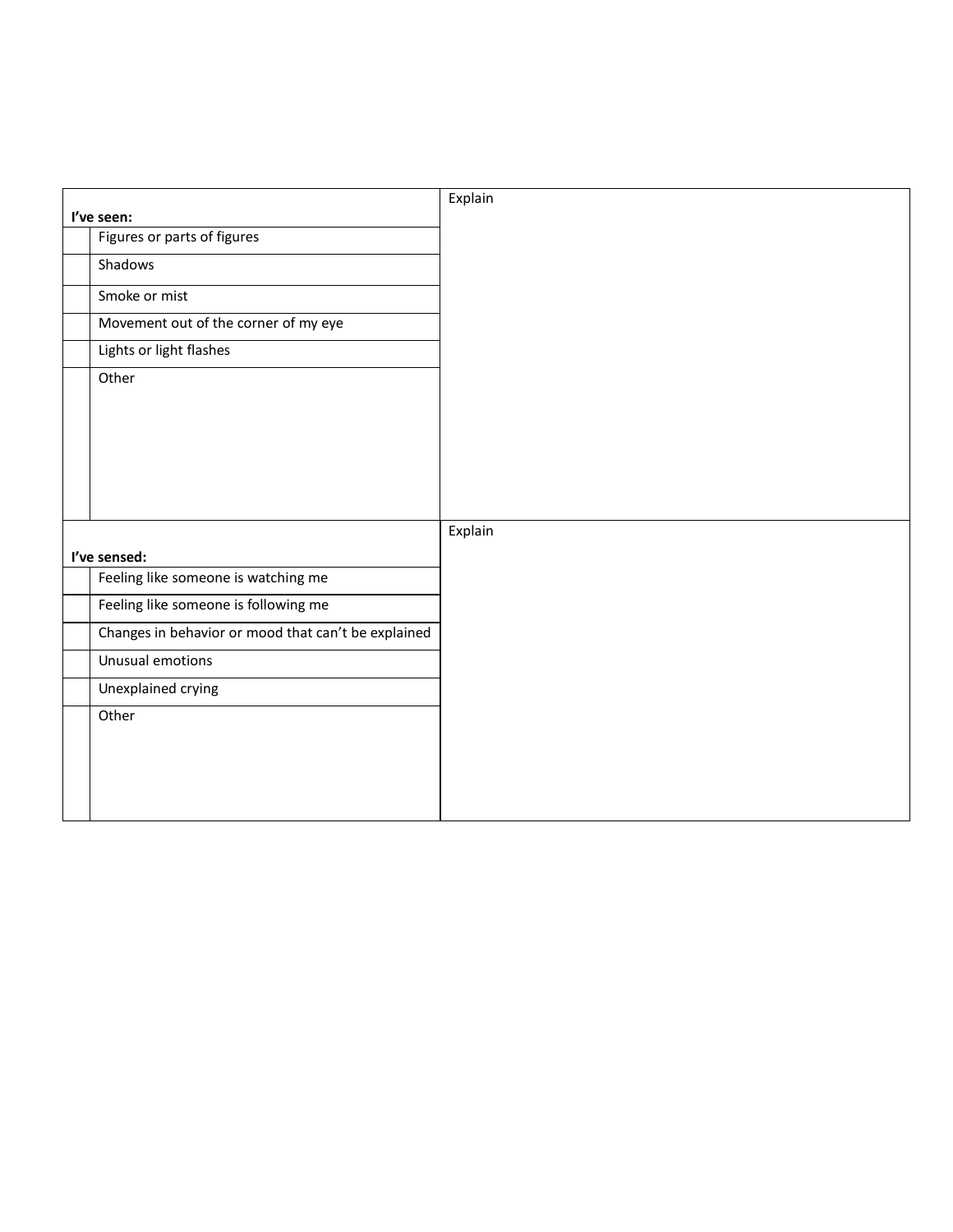#### **Who lives or works at this address? (use back for additional)**

| Name                                                                                                                                                     | Age | Male   | <b>Additional information</b> |  |
|----------------------------------------------------------------------------------------------------------------------------------------------------------|-----|--------|-------------------------------|--|
|                                                                                                                                                          |     | Female |                               |  |
| Name                                                                                                                                                     | Age | Male   | <b>Additional information</b> |  |
|                                                                                                                                                          |     | Female |                               |  |
| Name                                                                                                                                                     | Age | Male   | <b>Additional information</b> |  |
|                                                                                                                                                          |     | Female |                               |  |
| Name                                                                                                                                                     | Age | Male   | <b>Additional information</b> |  |
|                                                                                                                                                          |     | Female |                               |  |
| Name                                                                                                                                                     | Age | Male   | Additional information        |  |
|                                                                                                                                                          |     | Female |                               |  |
| Do any of the current occupants have a history of or current health or mental health issues? Please describe (information will be<br>kept confidential): |     |        |                               |  |
| What are the spiritual or religious beliefs of the occupants?                                                                                            |     |        |                               |  |
|                                                                                                                                                          |     |        |                               |  |
|                                                                                                                                                          |     |        |                               |  |
|                                                                                                                                                          |     |        |                               |  |
| Do you or anyone else regularly on the property believe they have psychic abilities? Please describe who and how those abilities<br>manifest.            |     |        |                               |  |
|                                                                                                                                                          |     |        |                               |  |

## **Pets (use back for additional)**

| Name | Age | Male   | <b>Breed</b> |
|------|-----|--------|--------------|
|      |     | Female |              |
| Name | Age | Male   | <b>Breed</b> |
|      |     | Female |              |
| Name | Age | Male   | <b>Breed</b> |
|      |     | Female |              |
| Name | Age | Male   | <b>Breed</b> |
|      |     | Female |              |
| Name | Age | Male   | <b>Breed</b> |
|      |     | Female |              |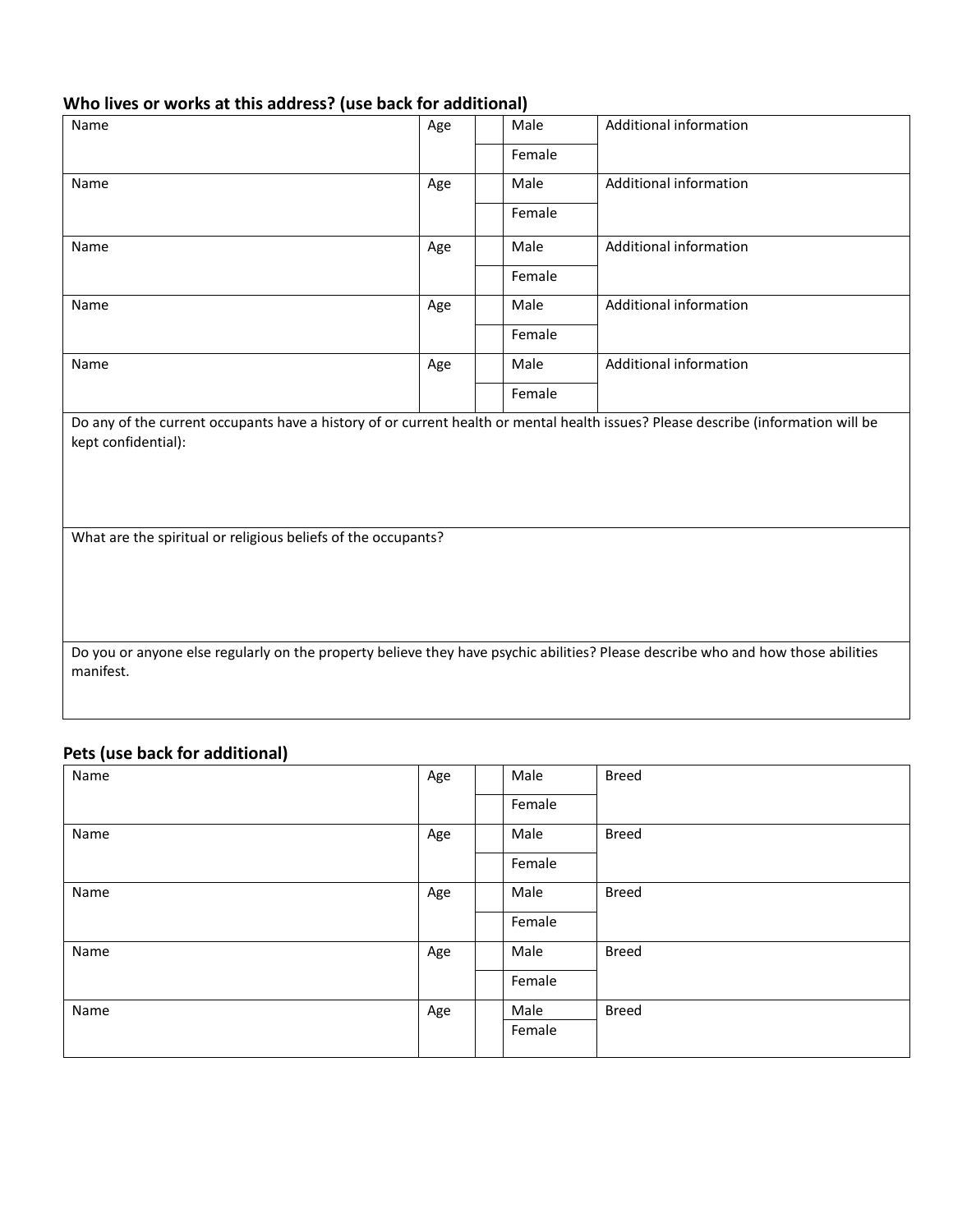#### **Location and Occupant History**

| Date Built                                | Do you know who was here                                                              | If yes, names and any details you know.                                                                                           |
|-------------------------------------------|---------------------------------------------------------------------------------------|-----------------------------------------------------------------------------------------------------------------------------------|
| (If known)                                | before you?                                                                           |                                                                                                                                   |
|                                           |                                                                                       |                                                                                                                                   |
|                                           |                                                                                       |                                                                                                                                   |
| How long has the activity been occurring? |                                                                                       | Have others before you reported unusual activity? If yes, explain.                                                                |
|                                           |                                                                                       |                                                                                                                                   |
|                                           |                                                                                       |                                                                                                                                   |
|                                           |                                                                                       | Have the people reporting the activity in this location experienced anomalous activity elsewhere? If yes, explain.                |
|                                           |                                                                                       |                                                                                                                                   |
|                                           |                                                                                       |                                                                                                                                   |
|                                           |                                                                                       |                                                                                                                                   |
|                                           |                                                                                       |                                                                                                                                   |
|                                           | Has the location undergone any recent changes or renovations? If yes, explain.        |                                                                                                                                   |
|                                           |                                                                                       |                                                                                                                                   |
|                                           |                                                                                       |                                                                                                                                   |
|                                           |                                                                                       |                                                                                                                                   |
|                                           |                                                                                       |                                                                                                                                   |
|                                           |                                                                                       | Are there any known maintenance issues, such as drafty windows, plumbing problems, issues with power or appliances, etc.? If yes, |
| explain.                                  |                                                                                       |                                                                                                                                   |
|                                           |                                                                                       |                                                                                                                                   |
|                                           |                                                                                       |                                                                                                                                   |
|                                           |                                                                                       | Describe any antiques or second-hand items you have on the property. Were there activity changes when you brought them?           |
|                                           |                                                                                       |                                                                                                                                   |
|                                           |                                                                                       |                                                                                                                                   |
|                                           |                                                                                       |                                                                                                                                   |
|                                           |                                                                                       |                                                                                                                                   |
|                                           |                                                                                       | Describe any significant military items you have on the property such as medals, war souvenirs, guns used in the war, uniforms,   |
|                                           |                                                                                       |                                                                                                                                   |
| military surplus, etc. Include location.  |                                                                                       |                                                                                                                                   |
|                                           |                                                                                       |                                                                                                                                   |
|                                           |                                                                                       |                                                                                                                                   |
|                                           |                                                                                       |                                                                                                                                   |
|                                           |                                                                                       | Do you have any cremains or items made from cremains on the property? Describe them and their location.                           |
|                                           |                                                                                       |                                                                                                                                   |
|                                           |                                                                                       |                                                                                                                                   |
|                                           |                                                                                       |                                                                                                                                   |
|                                           |                                                                                       |                                                                                                                                   |
|                                           |                                                                                       | Describe any animal or human remains located on or near the property. Where are they located?                                     |
|                                           |                                                                                       |                                                                                                                                   |
|                                           |                                                                                       |                                                                                                                                   |
|                                           |                                                                                       |                                                                                                                                   |
|                                           |                                                                                       |                                                                                                                                   |
|                                           |                                                                                       | Describe any momentos you have from loved ones who have passed. Where are they located?                                           |
|                                           |                                                                                       |                                                                                                                                   |
|                                           |                                                                                       |                                                                                                                                   |
|                                           |                                                                                       |                                                                                                                                   |
|                                           |                                                                                       |                                                                                                                                   |
|                                           | Describe anything else located on the property you believe may be affecting activity. |                                                                                                                                   |
|                                           |                                                                                       |                                                                                                                                   |
|                                           |                                                                                       |                                                                                                                                   |
|                                           |                                                                                       |                                                                                                                                   |
|                                           |                                                                                       |                                                                                                                                   |
|                                           |                                                                                       |                                                                                                                                   |
|                                           |                                                                                       |                                                                                                                                   |
|                                           |                                                                                       |                                                                                                                                   |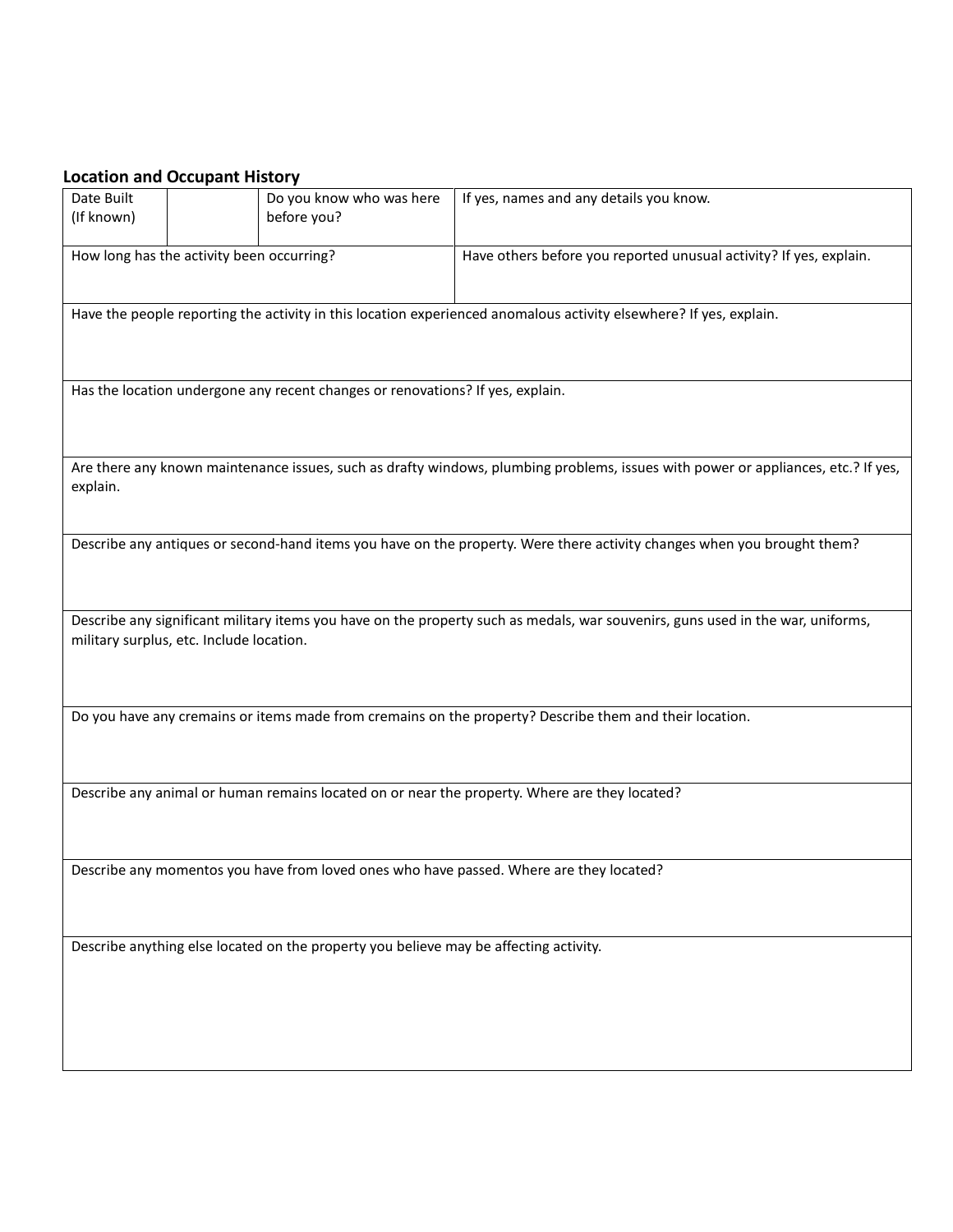#### **Property History**

Describe any significant events that have occurred on or near the property:

Describe any paranormal activity of which you are aware in the area (neighborhood, vicinity, etc.)

What natural land formations or bodies of water are nearby (mountains, lakes, underground springs, rivers, etc.)? Please note where they are located in relation to the property).

What man-made structures are nearby (high voltage wires, cell towers, power switch yards, etc.) Please note where they are located in relation to the property).

Describe any other nearby features you may be affecting the activity on the property.